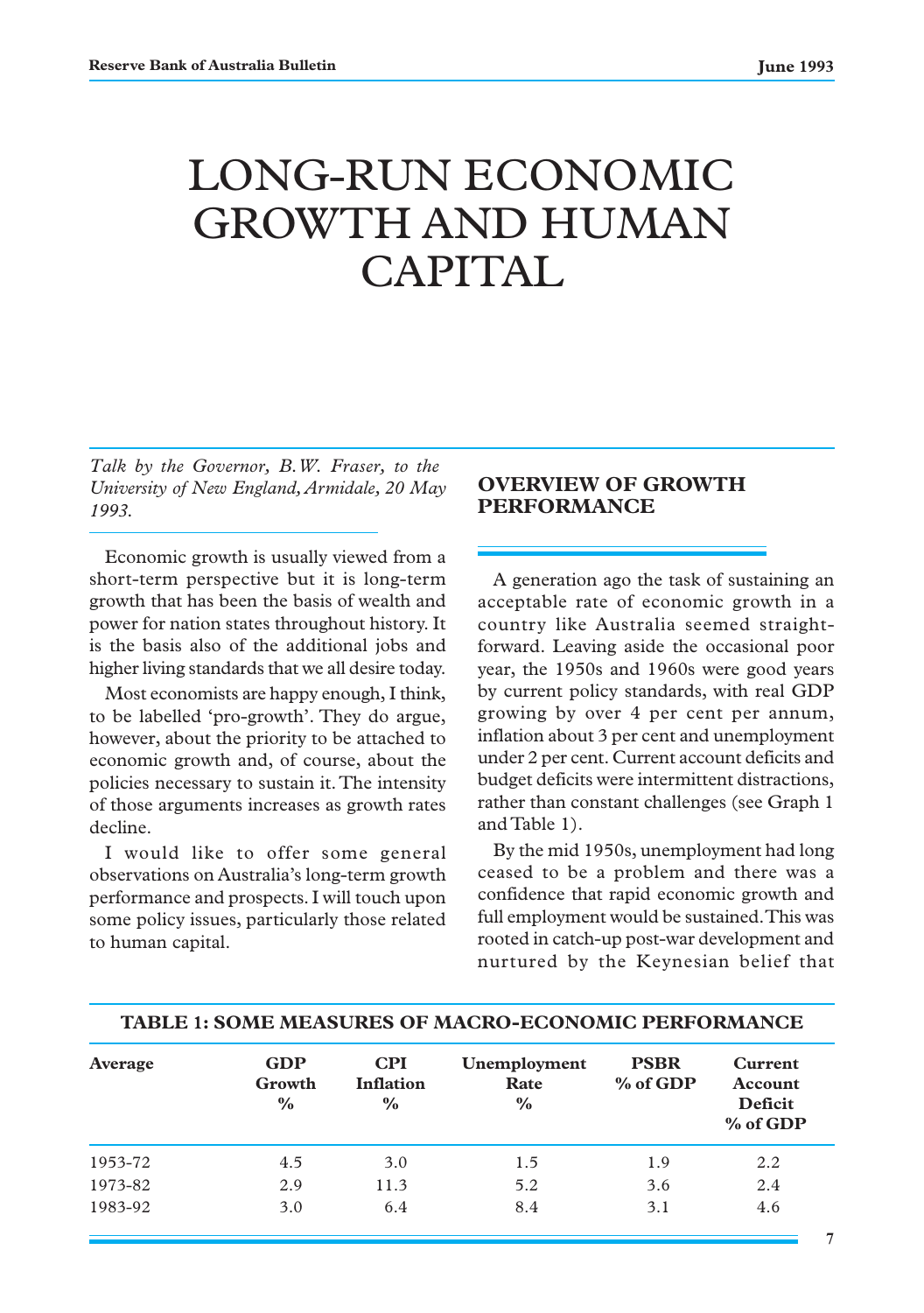#### **TOTAL AND PER-CAPITA REAL GDP GROWTH**



#### **GRAPH 1**

governments would come to the rescue with 'anti-cyclical' fiscal and monetary policies, should the economy falter.

Such confidence is apparent, for example, in the Treasury's Survey of the Australian Economy for 1958, the year I enrolled at the University of New England. That Survey, one in the series of literary precursors to Budget Statement No. 2, noted that on-going growth 'provides a sustaining force of undoubted strength'. It went on:

'That is a great lesson from the post-war period. All through those years, the Australian economy has been borne along on a strong, persistent urge to grow which has enabled it to surmount adversities, whether of external or of internal origin. At times it has thrust ahead too fast; at other times it has faltered a little; but its underlying strength has not abated. In this thrust we have found a most effective safeguard against the deep recessions of activity which, in pre-war times, led to heavy unemployment and curtailment of growth and which, once they had developed, stubbornly resisted efforts at revival.'

Many prominent economists shared this confidence, some going so far as to proclaim that the business cycle was 'obsolete'. Arthur Okun reflected the mood of the 1960s when he said that 'recessions are now generally considered to be fundamentally preventable, like airplane crashes and unlike hurricanes'.

As Mark Twain might have observed, that news was 'premature'. History has demonstrated that the business cycle everywhere is very much alive and kicking. And while appeals to governments to 'do something' in difficult times have not diminished, the public today is probably less confident than previously about a government's capacity to prevent damaging swings in the business cycle.

The 1970s marked the break in sentiment. The average growth rate was lower (around 3 per cent compared with over 4 per cent), consumer prices rose at double digit annual rates (11 per cent, on average), and average unemployment rose to

5 per cent. External shocks, including two dramatic oil price jumps, were partly responsible for this deterioration, but homegrown problems also contributed, especially the massive blowouts in wages and in the budget deficit that occurred in the mid 1970s.

In the 1980s, performance was mixed. Growth averaged about 3 per cent. A good deal of policy effort went into correcting the imbalances which emerged in the 1970s, with some notable successes. Wage increases, for example, were brought under control through the Accord process and inflation declined to an average rate of about 8 per cent; inflation has since declined to rates which no longer cast a threatening shadow over our economic prospects. In addition, persistent budget deficits gave way to a succession of budget surpluses late in the decade.

On the other hand, some new imbalances emerged, including large increases in business and national indebtedness, while unemployment drifted higher. These are the problems of the 1990s. In particular, for a variety of reasons – domestic and external, cyclical and structural – the Australian economy is not growing fast enough to provide jobs for all who want them. That is the major economic, social and political challenge for today and, probably, for the next several years.

One point should be emphasised here because it is germane to Australia's post-war economic performance, to the nature of the current unemployment problem, and to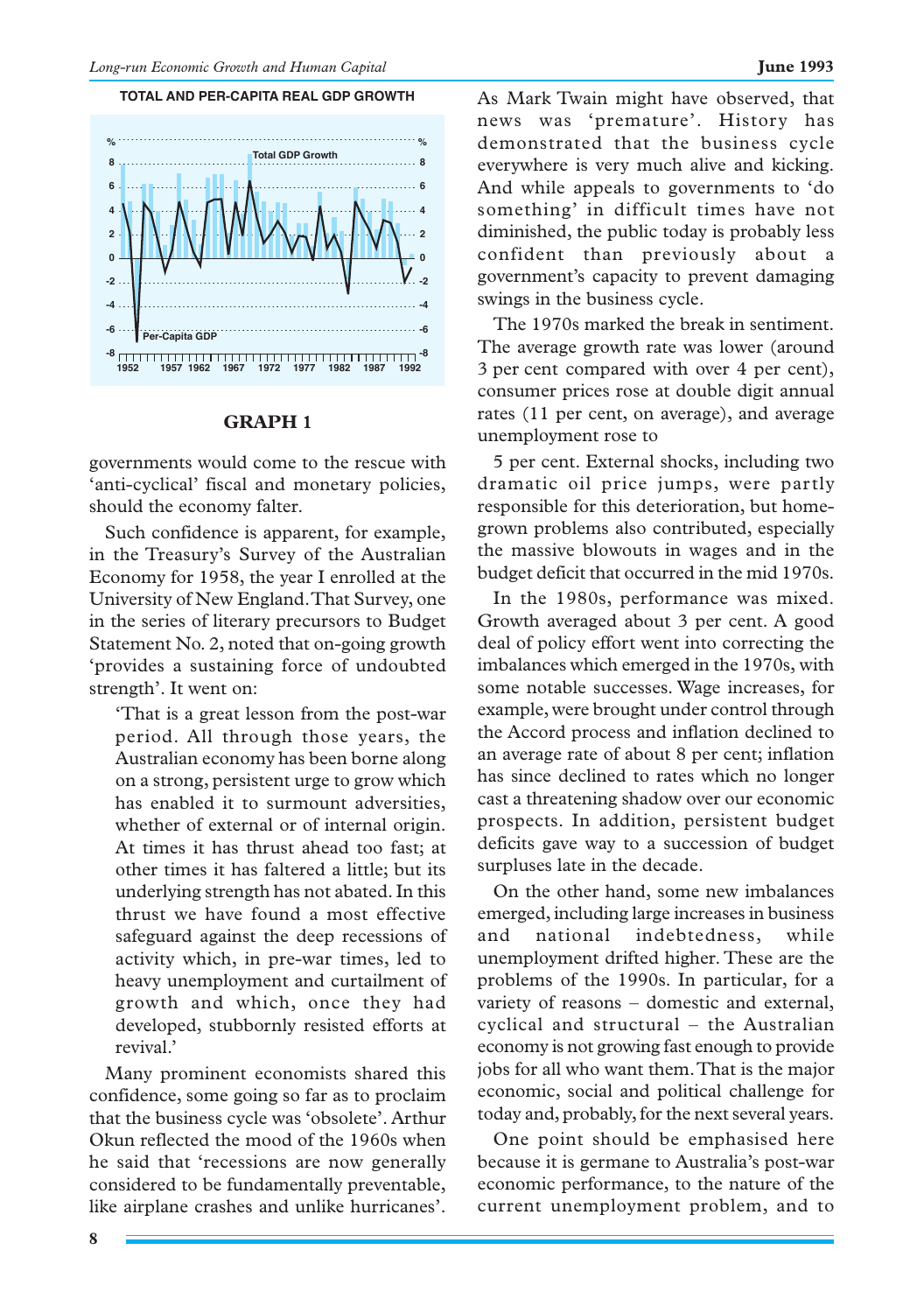possible solutions to that problem. That point is Australia's relatively poor productivity performance. While our post-war growth has generally mirrored that of OECD countries, our workforce has grown faster than most. As a result, comparisons on a per capita basis show Australia in a less favourable light – we have slipped from fifth rung on the OECD ladder of per capita incomes in 1950, to tenth in 1970 and to fourteenth in 1990 (see Graph 2).

> **AVERAGE TOTAL AND PER-CAPITA REAL GDP GROWTH: 1961-91**

#### **0 2 4 6 8 10 10 0 2 4 6 8 Korea Singapore Japan Italy Canada Australia France Neth. Germany US NZ UK % % GDP Per-Capita Growth Total GDP Growth**

#### **GRAPH 2**

More recently, in an effort to improve their competitiveness, Australian enterprises in both the public and private sectors have been doing a lot of cost cutting, much of it through labour shedding. This will increase productivity and profitability in the future. In the meanwhile, however, it is creating substantial frictional unemployment at a time of high cyclical unemployment. With productivity growth of perhaps 21 /2 per cent, and labour force growth of about  $1\frac{1}{2}$  per cent, the economy clearly needs to grow a good deal faster than the current 2 to 3 per cent to sustain substantial reductions in unemployment.

As well as helping with unemployment, faster, well-based economic growth would help also with our budget deficit and national savings problems. How to bring about that growth is the question.

## **THEORIES OF GROWTH**

Academic thinking on what determines economic growth has changed since my undergraduate days in Armidale. Growth theory then was still in its infancy. We were acquainted with the Harrod-Domar growth models, which emphasised the need for sustained savings and investment if output and employment were to grow continuously. All that seemed reasonable, but the rigid relationships postulated in the models for savings, investment and growth pointed to the unpleasant conclusion that economies could experience prolonged periods of unemployment.

In the mid 1950s, against the background of the US economy growing with full employment but little inflation, Robert Solow and others (including Trevor Swan at the ANU) took issue with the idea that savings determined the rate of growth. The crux of their argument was that as society acquired more and more equipment, the marginal return to additional investment would diminish and, after a point, the incentives to save and accumulate more equipment would disappear. In short, market mechanisms would come into play which would substantially reduce the instability inherent in the Harrod-Domar models.

Despite its fame at the time, Solow's theory did not really tell us what determined longrun economic growth. Solow's own calculations suggested that a large part of growth in per capita output came from unexplained 'technological progress'. Edward Denison and others attempted to 'account' for this unexplained component, but interest in growth theory waned for a time, before being rekindled in the 1980s.

The so-called 'new' growth theory comes back to investment as the key ingredient for growth, but the traditional concept of capital has been generalised to include human capital – that is, investment in education, training and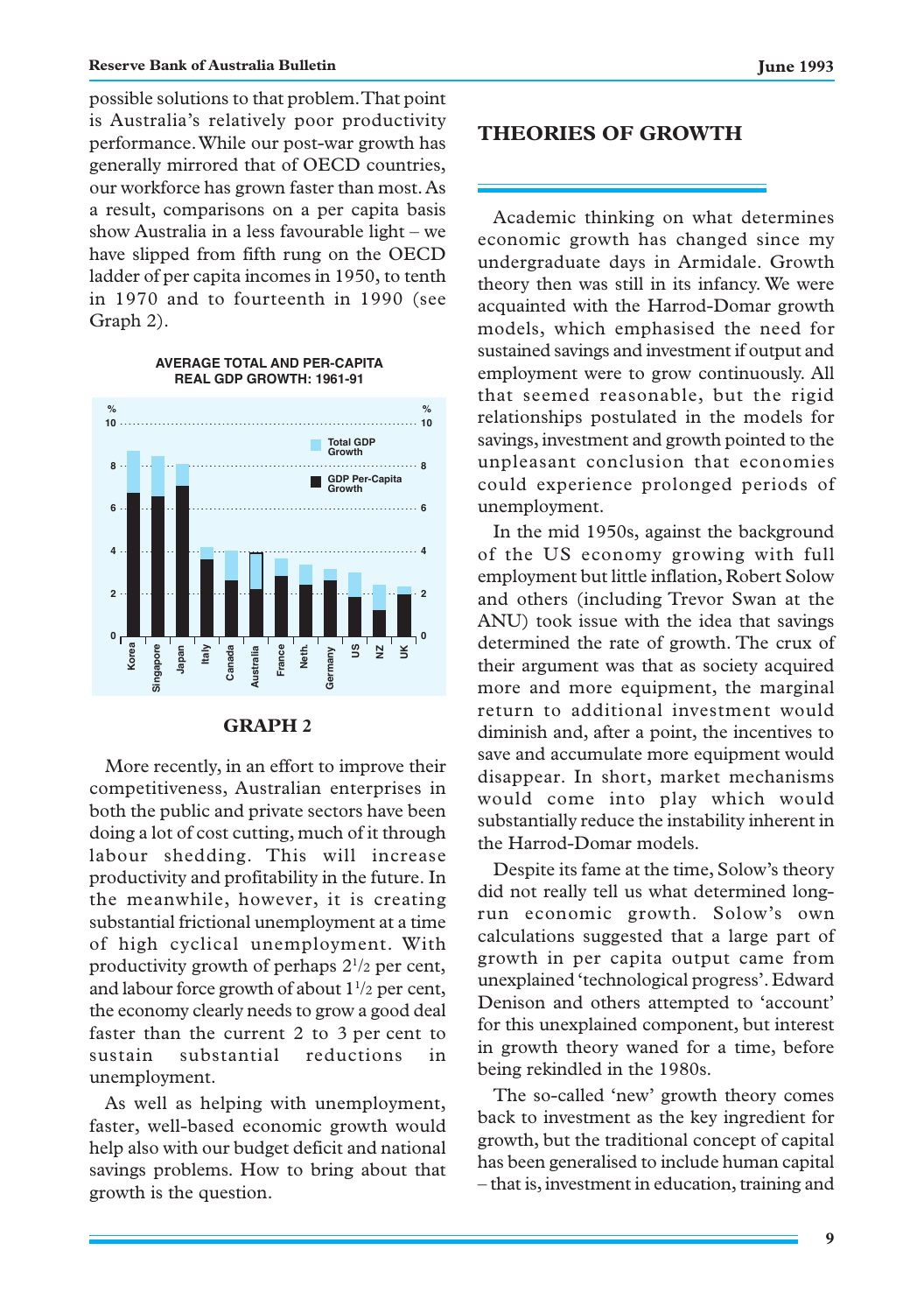related activities. By playing up the technology and productivity spinoffs 'embodied' in investment, new growth theory largely unhitches the constraint of diminishing marginal returns to capital.

Perhaps most of all, it highlights the contribution of human capital to the production process. Studies suggest that investment in human capital leads to increased investment in physical capital. With more education and training, people adapt more effectively to new technologies, thereby raising productivity and economic growth. Spinoffs can occur where, for example, increased investment in one group of workers raises the productivity of other workers.

These ideas are hardly new. What modern growth theory does is formalise them and promote human capital as an important determinant of economic growth. It also gives formal support for what policy people like to believe is true, namely that there is a role for carefully crafted government policies in promoting long-term growth. Because the social returns from spending on education, training and R&D can exceed the private returns, a respectable case can be mounted for government intervention aimed at enhancing these activities.

The success of several Asian nations which have stressed education has also sharpened the focus on human capital. In the United States, George Bush dubbed himself 'the education president', while Bill Clinton made his mark in Arkansas with his education reforms. In Australia, the phrase 'the clever country' is now part of the vernacular, even if our performance is still catching up with the rhetoric.

The numbers are not easy to interpret, but total R&D spending in Australia as a share of GDP is among the lowest of OECD countries (see Graph 3). It is, however, growing relatively rapidly, from its low base. Moreover, in activities where Australia is among the world's leaders – for example, in agriculture, mining and horse racing – our research efforts are impressive by international standards.

**R&D SPENDING AS A PERCENTAGE OF GDP**



#### **GRAPH 3**

In education too, major changes have occurred. Today, 77 per cent of Australian school children are going on to complete

Year 12. Only ten years ago, the figure was 36 per cent. The accumulation of human capital is seen also in the increase in numbers undertaking post-secondary school education. In 1958, the total number of students enrolled in bachelor degrees accounted for less than 5 per cent of the population aged 20 to 24; today, the comparable figure is 25 per cent. In 1969, less than 20 per cent of the Australian workforce held some form of post-secondary qualification; by 1992, the proportion had increased to 42 per cent.

The Vernon Committee estimated that the proportion of 15 to 19 year olds undergoing full-time education in Australia in 1958 was about one-third that of the United States and half that of Canada. Today, we have almost caught up (see Graph 4).

In part, these improvements reflect the increased resources devoted to most education and training activities, including at the tertiary level. In the early 1960s, total government spending on education was around 3 per cent of GDP. This share rose to about 6 per cent in the late 1970s, before slipping slightly to around 5 per cent in the late 1980s; it is now edging up again (see Graph 5).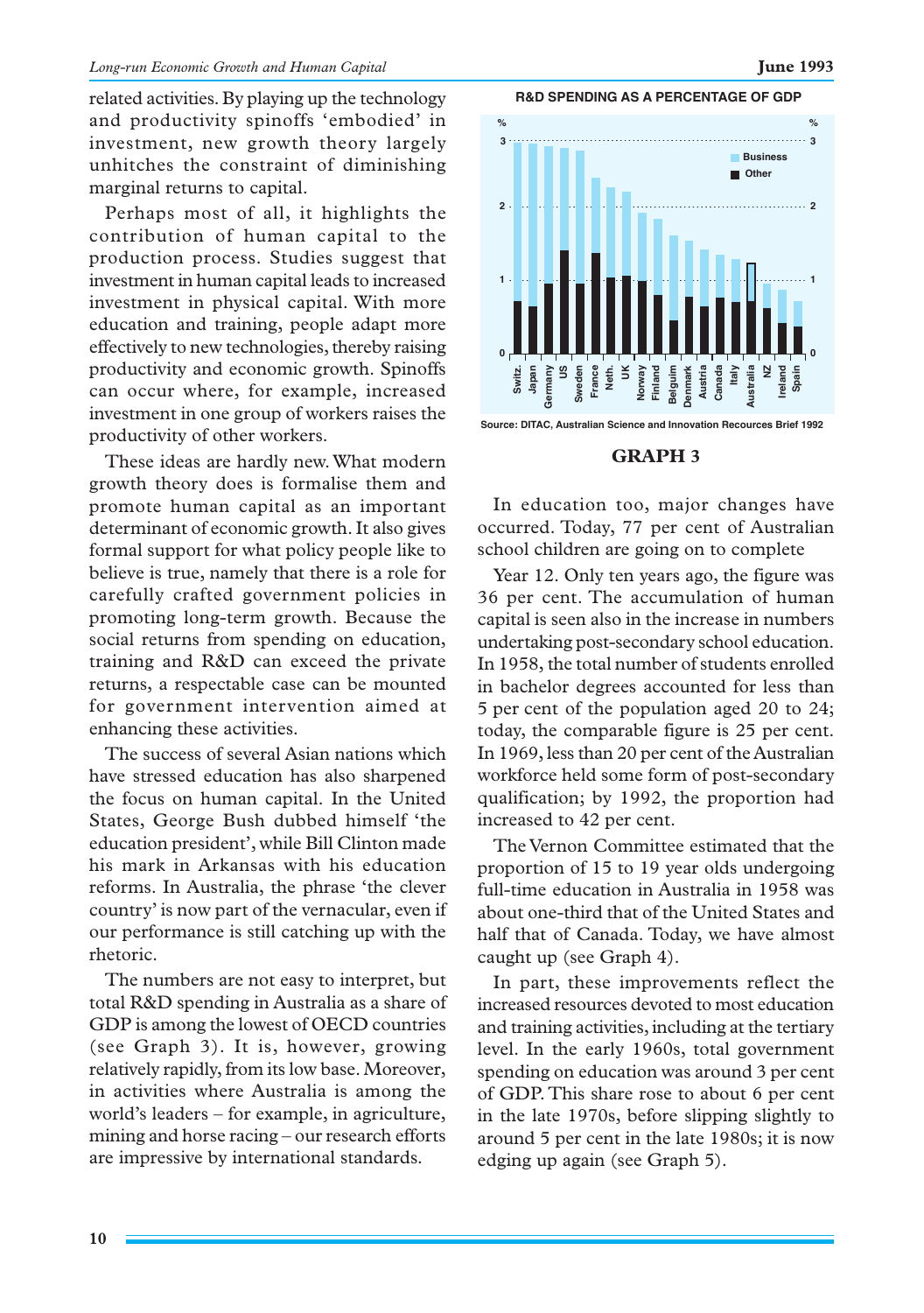

**EDUCATION ENROLMENT RATES FOR 17**

**\*Data for the United States are for 1986-87 Enrolment rates for 19 year olds are unavailable for Japan**

#### **Source: OECD, ëEducation in OECD countries 1987 - 1988í, Paris 1990**

#### **GRAPH 4**

### **MEETING THE CHALLENGES AHEAD**

This renewed interest in Australia (and elsewhere) in upgrading the nation's human capital reflects a number of factors, including new growth theory and the demonstration effects already mentioned. Ultimately, however, it is related to the search for new jobs and higher living standards in a changed and more testing world environment. (There may also be a realisation that the quality of at least part of the nation's human capital could well deteriorate if high unemployment were to persist for a prolonged period.)

Australia's changing relations with the rest of the world have many profound implications. In 1958, commodity exports, mostly of rural origin, accounted for 75 per cent of total exports, and we had a policy of developing manufacturing industry behind a high tariff wall. Our large natural resource endowments, the protection from foreign competition, and a rather compartmentalised world economy meant that, for a time, high and growing incomes could be achieved without trying too hard to improve our human capital. In short,



**Source: Australian Bureau of Statistics, 5206.0 and 5501.0**

#### **GRAPH 5**

we did not have to be particularly clever to enjoy high living standards.

All this has changed. The world now is more integrated, or 'globalised'. It is a world of many more players, including several others rich in natural resources. Above all, it is a more competitive world. Of the usual factors of production, capital and technology are now extremely mobile. But even land and labour are mobile these days, in the sense that businesses can be located almost anywhere in the world to take advantage of lower costs and/or higher skills.

In these currents if you don't swim strongly, you sink. Fortunately, Australians are now coming to terms with this reality. As the 'rents' from agriculture and mining have declined, we have recognised that a protected, inefficient manufacturing sector is a luxury we can no longer afford. Tariffs are now coming down and Australian industry is more exposed to competition from international best practice.

Too many people wring their hands over Australia's future. They wonder how we can possibly compete with many Asian countries where wages are a fraction of those paid in Australia. The truth is that we cannot compete in low-technology, labour-intensive industries. But it is also true that we do not want to compete in those industries. We want industries that are world-competitive because our labour is high quality, not because our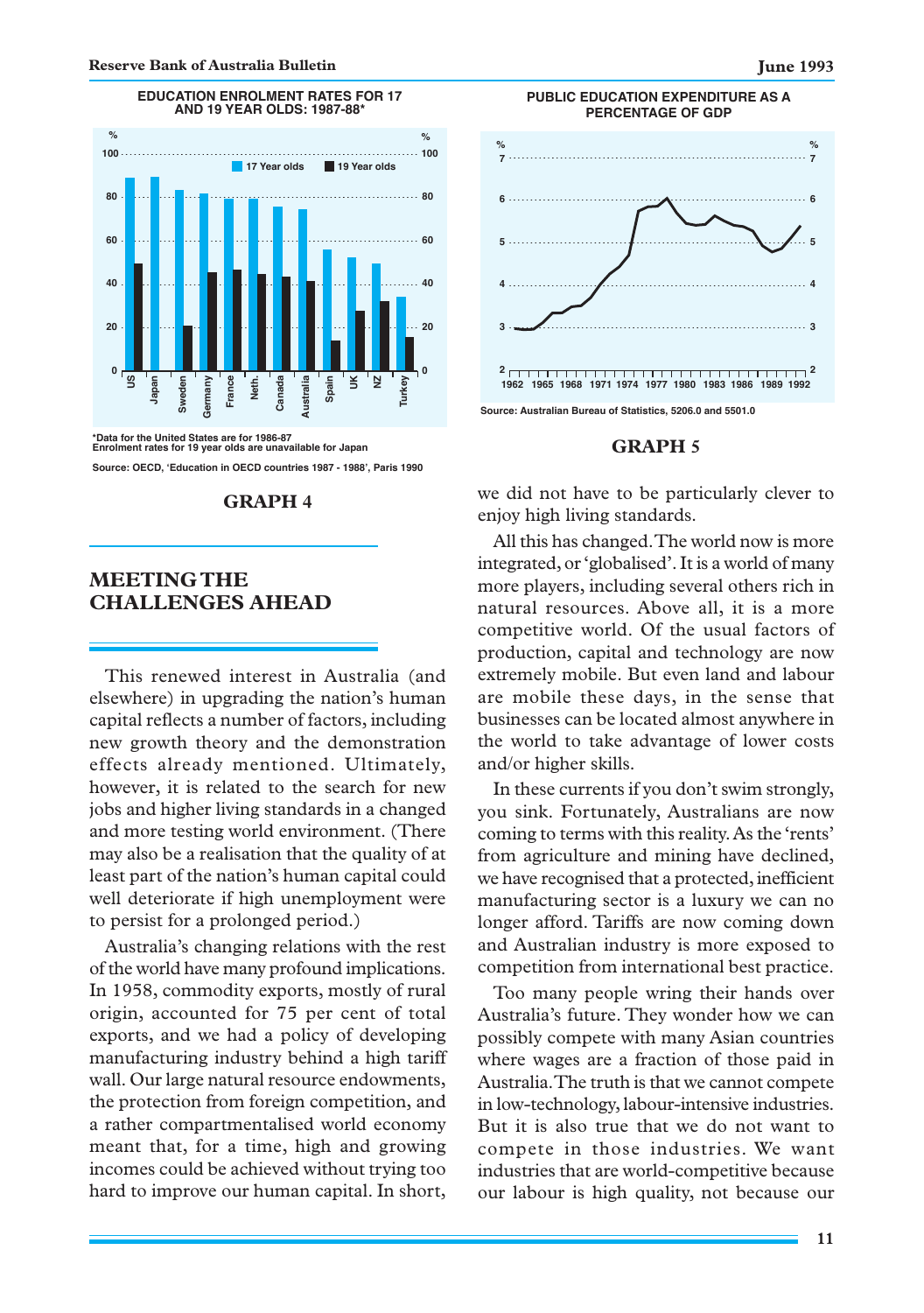labour is cheap. Thousands of German, American and Japanese companies are very competitive in world markets despite high wages. The same is true of some Australian companies but can be true of many more; enhancing human capital helps to raise both real wages and competitiveness.

Industry is responding to the challenge. Commodities still make up 65 per cent of our exports but manufactured goods and tourism are increasingly important. It is not well appreciated that exports of manufactured goods have increased by 15 to 20 per cent in each of the last five years. And the push is continuing. Last week, for example, *The Australian Financial Review* ran a series of articles with headlines like '*The Australian manufacturing revolution*', '*Smart gadgets from the clever country*', and '*The best earners are the brainy industries*'.

The message of these and other stories is the same: Australia is gradually, but surely, turning itself into a clever country and exporting its clever ideas to the world. We are developing leading edge technologies in industries like aerospace, scientific equipment and telecommunications. The transformation is assisted by Australia being, for the first time in its history, geographically close to the world's fastest-growing markets. Almost one-third of our exports are now consigned to Asian countries other than Japan (which takes another third).

In a world of highly mobile capital and technology, the greatest rewards will go to countries with flexible, highly skilled workforces. Australia can be in the vanguard here, with effective human capital policies. Modern growth theory implies that governments have an important role in all this but it is not specific as to what that role should be.

I leave others who are expert in these matters to determine the 'right' structure of education and training for Australia – one that stresses the quality of the outputs, rather than the volume of inputs or throughputs. What seems clear, however, is that the notion of lifetime employment which was taken for granted a generation ago is no longer appropriate; more relevant today is the notion of lifetime employability. This suggests the need for more emphasis on developing broadbased and transferable skills at all levels of education – skills that will assist Australians to problem-solve, innovate and co-operate.

Another general requirement is to assist people to move to activities that are world-competitive and away from those that are not. This has many facets, including further freeing up of the labour market, a strong commitment to retraining, and on-going micro reform. A well-educated and trained workforce will not realise its potential if, for example, our transport and communications networks are second rate. In today's global economy, two of the most important assets that a country has are its people and its infrastructure.

# **CONCLUSION**

Australia has, I believe, a very bright longerterm future. This should not be obscured by the current preoccupation with the cycle and the modest nature of the recovery to date. We clearly need to grow faster than we are over a sustained period to see unemployment subside. Policy can enhance or undermine our long-term growth: policy choices today, however, appear more complex and less clear cut than in the past. That is why I suggested late last year that the Government consider preparing a White Paper designed to get a better handle on specific policies conducive to sustained economic and employment growth.

Macro-economic policies have a role to play in creating a steady environment for long-term growth, particularly in delivering low inflation and moderating inevitable business fluctuations. They are doing their stuff: several discretionary fiscal measures, including increases in spending programs and taxation incentives for business investment, have been taken to support the automatic